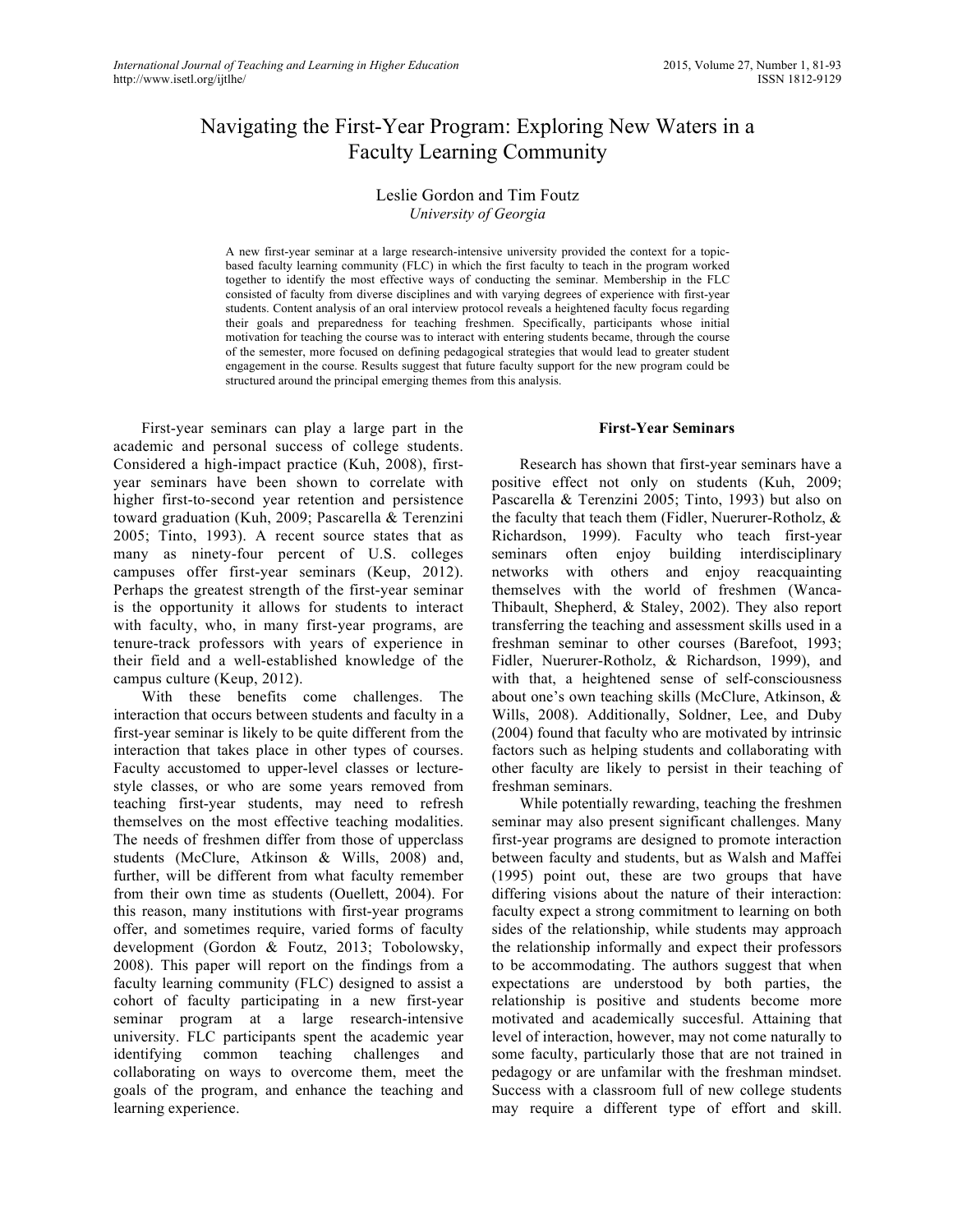Evidence from one study revealed that eighty percent of first-year faculty reported having to use different pedagogy in freshmen seminars that what they would use in other courses (Fidler, Neururer-Rotholz, & Richardson, 1999). The gulf between student and faculty expectations extends beyond the nature of their relationship to areas such as technology usage, where faculty unwillingness or inability to use technology may harm their efforts to engage their students academically (Howe & Strauss, 2003). To address these challenges and others, faculty development initiatives of various forms have been a common feature of firstyear programs for many years and aim to enhance faculty understanding of their students and how best to teach them (Hunter, 2006).

### **The First-Year Odyssey Seminar Program**

The First-Year Odyssey Seminar (FYOS) program was launched in the fall of 2011 at the University of Georgia (UGA) to fulfill the requirement of a Quality Enhancement Plan of the Southern Association of Colleges and Schools Commission on Colleges (SACSCOC). Faculty and students chose the plan from among many initial proposals, and further planning resulted in a final program that was a required, one credit hour class designed to meet the following three overarching goals:

- 1. Introduce first-year students to the importance of learning and academics to engage them in the academic culture of the University.
- 2. Give first-year students an opportunity for meaningful dialogue with a faculty member to encourage positive, sustained student-faculty interactions.
- 3. Introduce first-year students to the instruction, research, public service and international mission of the University and how they relate to teaching and learning in and outside the classroom to increase student understanding of and participation in the full mission of the University.

Of the various types of first-year seminars that exist (Swing, 2002), the seminar that forms the backdrop of this paper most closely aligns with an academic seminar with variable content in that all sections of the seminar focused on academic topics related to the scholarship of the instructors, as echoed in the first goal of the program above. Survey research suggests that this type is proportionately more common at research-intensive universities (Brent, 2006). The decision to address any elements typically found in a transitional seminar, such as developing students' study skills, introducing them to campus resources, etc., was left to the discretion of individual faculty. An additional program-wide requirement that students attend three campus events during the semester was intended to help faculty attain the third goal of the program: introducing students to the mission of the University. A "campus event" could be a lecture, exhibit, cultural festivity, etc. Faculty employed various methods for helping students identify events and also for helping them to make the connection between the events and the seminar.

# **Faculty Learning Communities**

The concept of the faculty learning community (FLC) can be traced to John Dewey's work with student learning communities, organized structures where learning is "active, student-centered and involved shared inquiry" (Dewey, 1933). The essential characteristics of the student learning community are easily extended to faculty, who actively collaborate in a year-long learning environment in order to "investigate, attempt, assess, and adopt new methods, such as using appropriate technology, active learning, and learnercentered teaching" (Cox, 2001, 2002). FLC participants grow as individuals while collaborating to ensure the growth of all members (Orquist-Ahrens & Torosyan, 2008). In many FLCs members work to address a common interest, such as an institutional initiative, while advancing individual projects shaped by their own discipline. This interdisciplinarity, in turn, may lead faculty to adopt a broader view of teaching (Yakura & Bennett, 2003).

FLCs are a form of faculty development that can be particularly helpful for institutions embarking on new initiatives, where faculty buy-in is key to success (Furco, 2002; Zlotkowski & Williams, 2003). In the safe and supportive environment of the learning community faculty can share in the discussion of how a particular innovation or initiative impacts their teaching and their students' learning. FLC participation has been shown to have positive effects on both the faculty and student experience in cases where the institution is undertaking a particular educational innovation or seeking to enhance teaching and learning in a particular area. Accounts of topic-based FLCs for service-learning faculty report positive effects of participation, such as increased faculty expectations that service-learning could be useful to their professional development in teaching, research and service (Furco & Moely, 2012; Harwood et al., 2005). Smith et al. (2008), writing on the results of an FLC for faculty teaching STEM disciplines, also report that faculty found the community helped them engage the students better, which in turn helped their students become better critical thinkers. The structure and timeline of the FLC provides sufficient time and space for all members to experience the issue at hand, discuss it with colleagues, and seek answers through the interdisciplinary lens of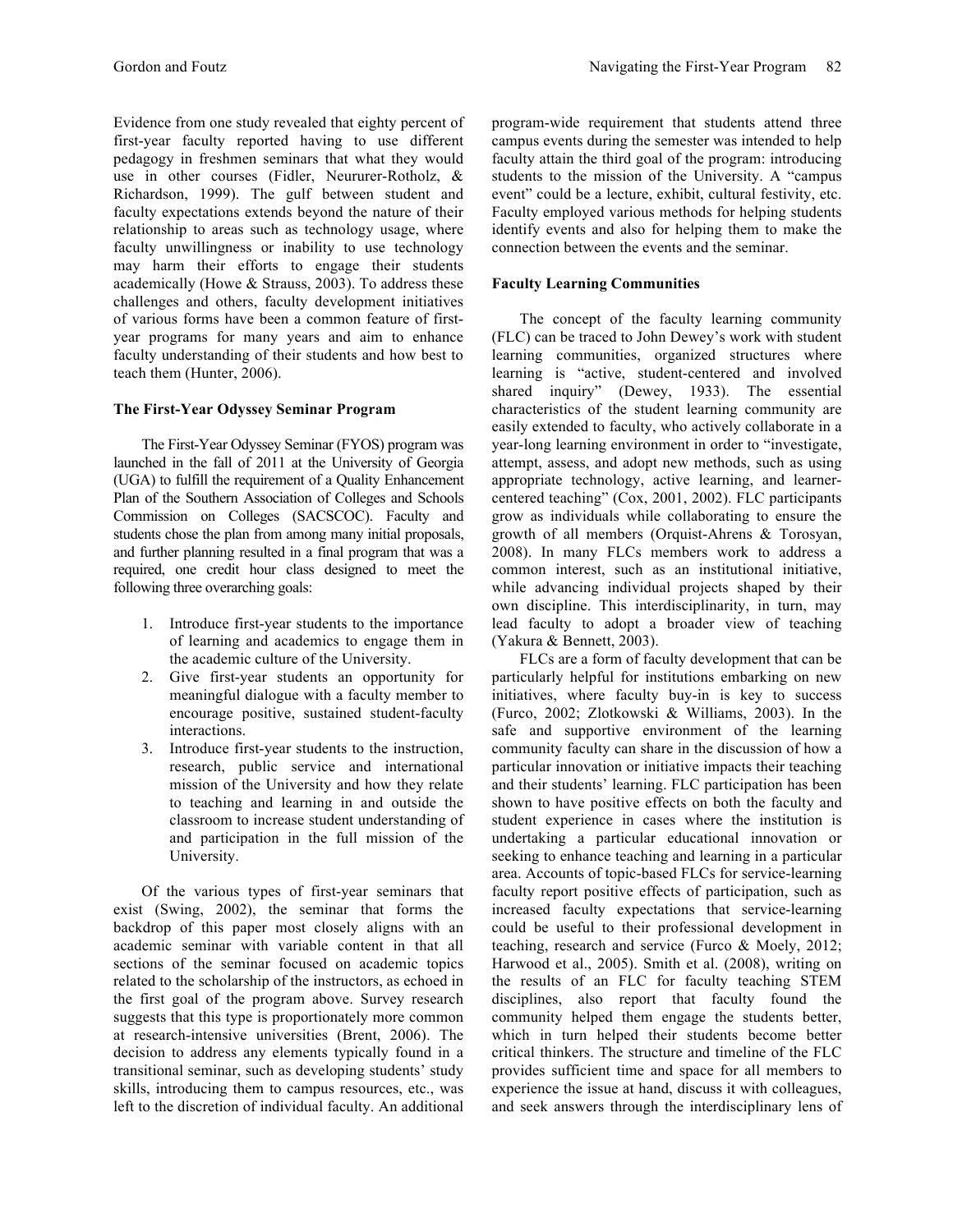the group. This is in contrast to a workshop format which provides only a glance into the issue, leaving faculty to work through the specifics, successfully or not, on their own (Nugent et al., 2008).

The facilitators wanted to capture the experience of these faculty, the first to venture into the new waters of the program. What were their initial goals for the course? What challenges did they encounter? Did participation in the FLC contribute positively to their experience? The research questions guiding this study were:

- 1. How do faculty goals and expectations for teaching a new first-year seminar course change as a result of teaching the course?
- 2. How does participation in a faculty learning community on the topic of the first-year seminar affect faculty experience with the seminar?

To elicit this information the facilitators, hereafter referred to as the authors, decided to pursue qualitative interviews with a subset of the FLC participants.

#### **Methods**

## **Participants**

Participants were faculty from diverse disciplines and with varied degrees of experience with first-year students, from no experience to almost daily contact. Table 1 lists the participants (pseudonyms used) by discipline and a gives a short description of their relationship with first-year students. All were participants in an FLC designed for first-time instructors in the new seminar program.

As often happens in FLCs, the initial roster of membership included eleven members, but other commitments forced the withdrawal of several members early in the first semester. Two more joined in the second half of the year and only attended a couple of meetings. The authors believed that the richest information would be gleaned from those who had the fullest experience with the FLC. Therefore, the final participant pool (N=6) consisted of the faculty who met consistently over the academic year, engaged in discussion, and contributed questions, ideas and strategies to the other members of the group. The researchers were not included in this pool.

# **Research Setting**

The backdrop for this data collection was a topicbased faculty learning community titled, "Your First First-Year Odyssey." Topic-based FLCs address teaching needs or other matters of concern to an interdisciplinary group of faculty (Cox, 2004). Given the unique nature of the new seminar program and the likelihood that some faculty might have to adjust their standard pedagogy, and with evidence that FLCs can provide support for faculty exploring new teaching practices, the FLC was offered as a form of faculty support and development for instructors of the new seminar program. At UGA, FLCs are administered through the Center for Teaching and Learning and the "FYOS FLC" was opened for registration to interested faculty in the spring preceding the fall launch of the program. The FLC had two goals: first, to provide structured assistance to the FYOS instructors in the form of resources, strategies and partnership-building, and second, to elicit feedback that could inform concurrent and future institutional efforts to support FYOS faculty. Two faculty administrators, both heavily involved in the development of the new program, facilitated the FLC and were also FYOS instructors.

Input from campus-wide discussions during the previous year of program planning influenced the prelimary scheduling of topics for the FLC, a schedule presented to participants at the first meeting and adjusted slightly to accommodate specific concerns raised by some faculty (e.g. concerns of those without experience teaching freshmen). In this and all other FLCs, participation was voluntary, goal-oriented, structured, interdisciplinary, supportive and safe (Furco & Moely, 2012). Participants were expected to attend as many meetings as possible, to share their challenges and breakthroughs, and to complete the regular assignment that followed each meeting: to apply one thing learned from the discussion to his or her class and to report back at the next meeting. Minutes from each meeting were circulated after via email. The FLC met during seven, ninety-minute sessions over the academic year. Meetings were typically held at midday over lunch obtained with the \$500 yearly stipend from the Center for Teaching and Learning. Table 2 outlines the topics and goals for each FLC meeting.

As early as the first meeting it was evident that the members of our group were approaching the task of teaching the new seminar from perspectives that differed not only by academic discipline, but also by their degree or type of experience with first-year students. The unique and ambitious goals of this firstyear program created another layer to this rich mix of faculty collaboration. As previously described, faculty were expected to attain programmatic goals that included introducing students to the role of the faculty member in a research university, teaching the three-part mission of UGA, and creating lasting relationships with students in their classes. Also, they were to attain these goals in a rigorous academic course based on their area of scholarship. Most faculty were confident that they could interact with students in a way that encouraged class discussion and incited interest in the class topic. In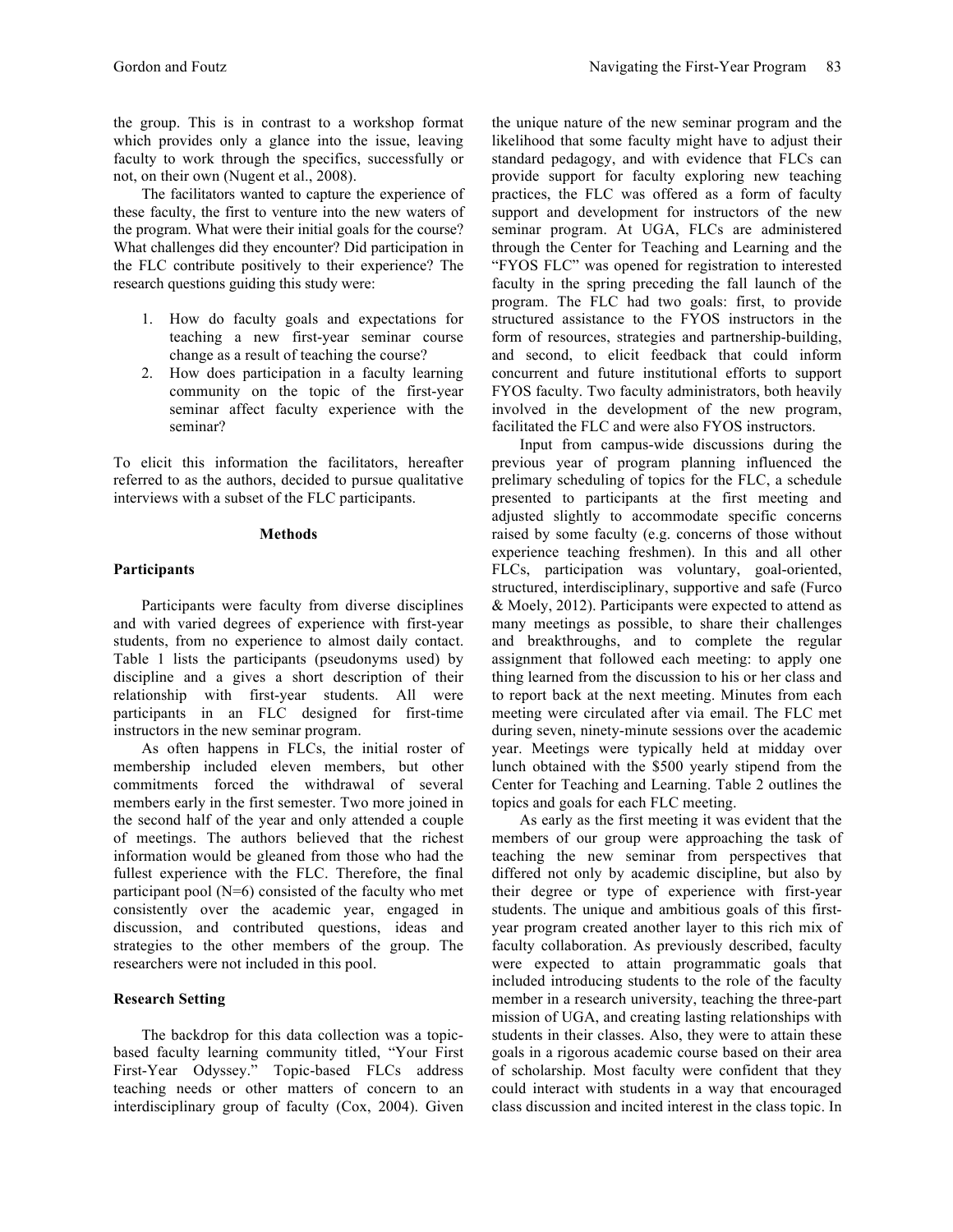| FLC participants |                             |                                                                        |  |  |  |  |
|------------------|-----------------------------|------------------------------------------------------------------------|--|--|--|--|
| Participant      | Discipline                  | Experience with First-Year Students                                    |  |  |  |  |
| <b>Bob</b>       | Counseling                  | Frequently works with first- and second-year students on matters       |  |  |  |  |
|                  |                             | related to academic success and persistence.                           |  |  |  |  |
| Sara             | Faculty and TA Development  | Works with new graduate student teaching assistants.                   |  |  |  |  |
| Sam              | Physics and Astronomy       | Teaches all levels of students, often teaches undergraduates in        |  |  |  |  |
|                  |                             | large lecture classes.                                                 |  |  |  |  |
| Kate             | <b>Environmental Design</b> | Teaches all levels with a very hands-on, field-based methodology.      |  |  |  |  |
|                  |                             |                                                                        |  |  |  |  |
| Ann              | Veterinary Medicine         | Teaches graduate students. First experience teaching first-year        |  |  |  |  |
|                  |                             | students.                                                              |  |  |  |  |
|                  |                             |                                                                        |  |  |  |  |
| Grace            | Linguistics                 | Teaches all levels of theoretical linguistics in small class sections. |  |  |  |  |

Table 1

|           | Tour Pirst Pirst-Tear Oayssey                | Discussion Scheaute                               |
|-----------|----------------------------------------------|---------------------------------------------------|
| Month     | General topic                                | Session details                                   |
| August    | FYOS goals                                   | Our goals, expectations and concerns about the    |
|           |                                              | new course                                        |
| September | Engaging the student and encouraging         | Getting students to talk more: Tips from          |
|           | intentional learning                         | Director for Faculty and TA Development,          |
|           |                                              | Center for Teaching and Learning                  |
| October   | First-year pedagogy                          | Individual reports: Successfully addressing       |
|           |                                              | challenging aspects of this course                |
| November  | Resources: Using the eLearning Commons       | Common FYOS challenges: Selecting eLC             |
|           | (eLC) site.                                  | resources to help                                 |
| January   | Lesson from the first semester of FYOS       | New instructors discuss their goals, expectations |
|           |                                              | and concerns; Fall instructors respond.           |
| February  | Who is the FYO Student?                      | Lessons learned regarding students' 1)            |
|           |                                              | preparation and accountability, 2) level of       |
|           |                                              | engagement with UGA and 3) interaction with       |
|           |                                              | faculty                                           |
| March     | Engaging the First-Year Student: How can our | Applying what we have learned: Tips on course     |
|           | experiences help future FYOS instructors?    | design by Associate Director for Faculty and TA   |
|           |                                              | Development, Center for Teaching and Learning     |

| Table 2                                             |
|-----------------------------------------------------|
| "Your First First-Year Odyssey" Discussion Schedule |

the safety of the FLC, however, many faculty revealed themselves to be less confident on goals such as teaching the UGA mission in a way that connected to the class topic.

## **Data Collection**

Data were collected from participants in a semistructured interview designed by the authors. The authors then contacted the participants to invite their participation and to provide consent forms for signature. Four participants interviewed by phone and two interviewed in person. Interviews lasted approximately thirty minutes and were recorded on a handheld recorder. The authors asked each participant the following questions:

- 1. What were your goals and expectations for this new course?
- 2. Describe your experience with the course, including successes or challenges with respect to your initial goals and expectations.
- 3. How did your participation in the faculty learning community impact your experience?

The authors also drew from FLC meetings and agreed upon some possible follow-up questions if the participants' responses warranted them. Some consideration was given to recruiting an external interviewer to speak with the participants to prevent any sense of unease that might prohibit honest responses. However, the authors decided that our presence at all meetings and for all discussions, both positive and negative, validated our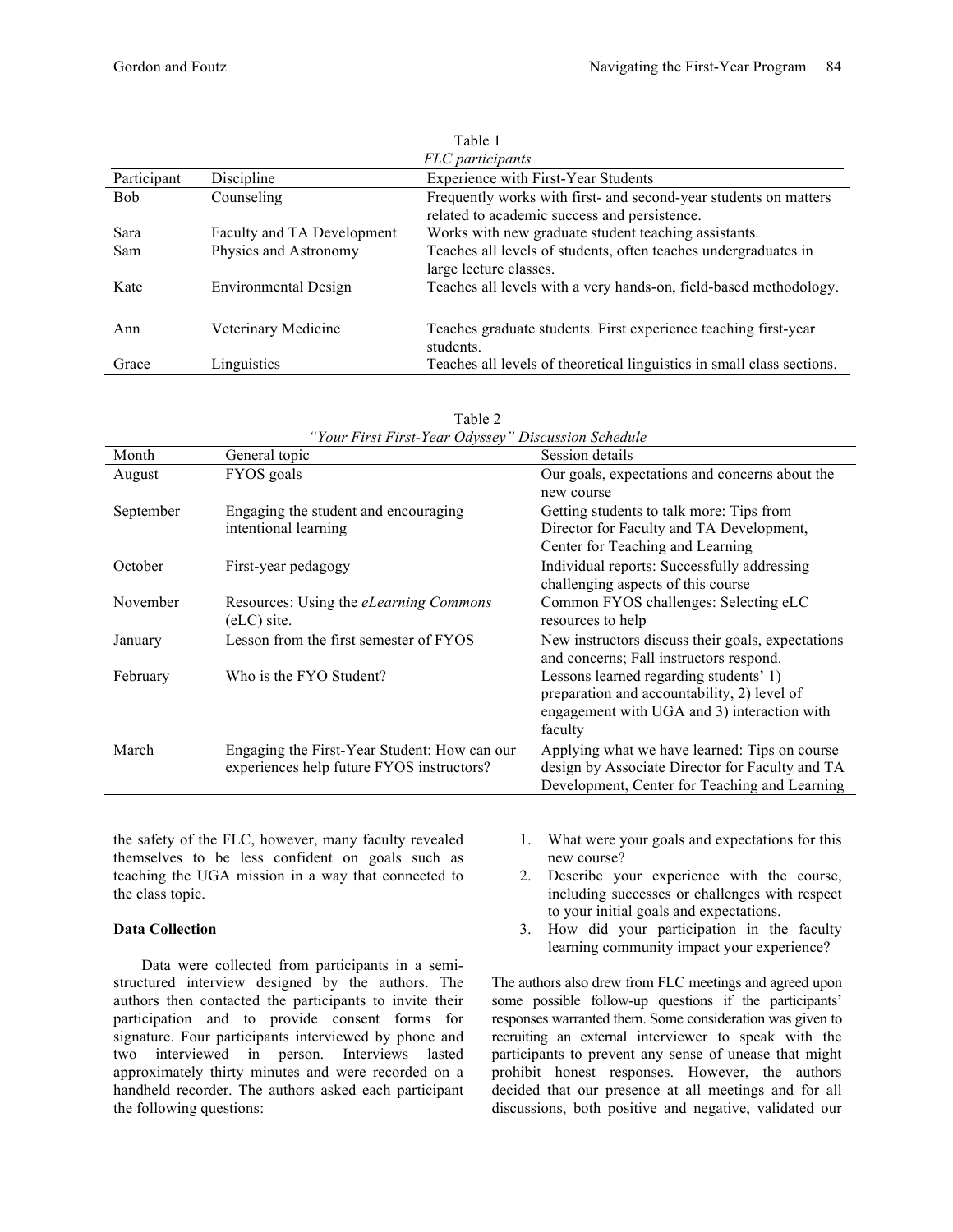participation in this type of extended conversation (Wanca-Thibault, Shepherd, & Staley, 2002).

# **Analysis**

The authors analyzed the interview transcript using the grounded theory approach of constant comparison (Strauss & Corbin, 1990) to identify emerging themes, and found the following appeared frequently in the interview responses: FYOS goals, course content, professor preparation, pedagogical issues, student preparation and student/faculty interaction. After the initial analysis the authors also obtained the assistance of a third rater, a qualitative researcher experienced in content analysis to review the transcripts in the same manner. The authors and the third rater agreed that three themes were predominant in the interview transcripts: pedagogy, student/faculty interaction and student preparation. Additionally, it was apparent that there was some difference in interpretation between the two authors and the additional rater with respect to the manner in which some interview data should be coded. For example, if a participant referenced interaction in class, one author interpreted the comment as an instance of a pedagogical issue while the other classified it as an example of student/faculty interaction. Similar cases were encountered in reference to professor preparation and pedagogy. Therefore, transcripts were reviewed a third and final time according to a reduced set of themes, defined here:

Pedagogy: related to instructional methods used during class or to the instructor's plan for the presentation of materials or assessments. Examples could include strategies to promote student interaction in class (student-to-student or student and professor), in-class activities and assessments, or the scheduling of assignments to promote comprehension and completion.

Student performance: related to student preparation before class, student participation in class, attendance, quality of student work.

Student/faculty interaction: related to one-on-one interaction between student and professor and distinct from regular student/faculty interaction normally occurring in class. Interaction could occur in or around the class period or outside of class, perhaps in the context of required event attendance or to discuss other academic matters.

#### **Results**

Table 3 shows the number of comments made in response to the three interview questions, averaged over the three raters. The table includes all of the themes first identified by the FLC facilitators. As the FLC members responded to the interview questions, the number of references they made to particular themes – student/faculty interaction, pedagogy and student performace – were seen to change. The changes in the frequency of the appearance of these themes in the faculty interviews will be the focus of the analysis presented here.

## **Research question 1: Changes to Faculty Expectations of the Course**

**Student/faculty interaction.** Table 3 shows that the FYOS program goals and the desire for student/faculty interaction were the topics most on the minds of these participants when they decided to teach the course. Regarding the program goals, faculty noted several concerns, ranging from not receiving full information about them to uncertainty about how to meet them. Of particular concern for many faculty was the way they were supposed to introduce students to the mission of the university. Sara stated, "I was having trouble with the events. Trying to figure out how to make that part of the class as opposed to just an addon." Faculty were collectively positive and optimistic, however, about their ability to interact with the students. Most of these faculty typically taught upperlevel classes that were small enough to allow for regular interaction with students. Bob, who typically teaches first-year students, stated that his "expectation was that there was going to be another level of closeness" that he would experience with students, and he "expected that they would have a good time."

Reporting on their experiences with the new course, faculty comments regarding student/faculty interaction decreased slightly, but the nature of the comments reveal that the topic did not disappear from their minds, but rather surfaced in different ways, requiring the authors to give careful consideration to coding of responses. For instance, the confidence that faculty had noted at the beginning of the semester regarding the interaction they expected to have with students was later expressed as concern over how to structure class discussion in order to move freshmen beyond their reticence to give one word or yes/no responses. As Ann explained, "Sometimes [you have] to have very specific things for them to answer or you'll get the yes or no response." Her observation was coded in the analysis as a reference to pedagogy because she was referencing ways that she had to set up the context or question in order to get a quality student response, but indicated that if successful, said strategy might positively affect student/faculty interaction. Sam stated, "Getting eighteen year olds at their first impact with college to participate in a kind of spiritual, intellectual discussion…is asking a bit I think." As in the case of Ann's comment, Sam's comment was coded as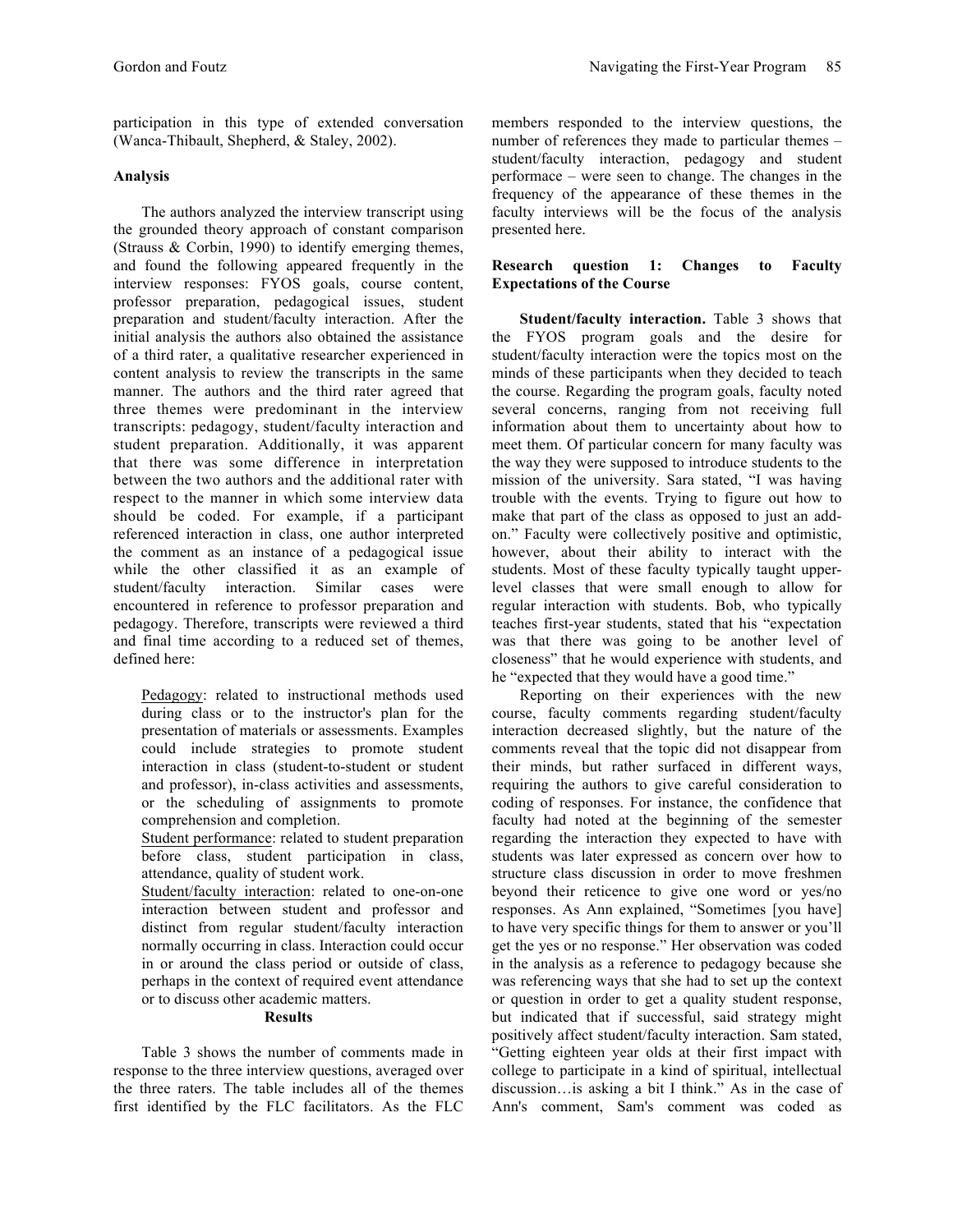| Fable 3                                |                    |                    |               |  |  |  |
|----------------------------------------|--------------------|--------------------|---------------|--|--|--|
| Frequency of faculty comments by theme |                    |                    |               |  |  |  |
| Theme                                  | Goals for teaching | Experiences in the | Impact of FLC |  |  |  |
|                                        | course             | course             |               |  |  |  |
| FYOS goals                             |                    |                    |               |  |  |  |
| Professor preparation                  |                    |                    |               |  |  |  |
| Pedagogy                               |                    |                    |               |  |  |  |
| Student performance                    |                    |                    |               |  |  |  |
| Student/faculty interaction            |                    |                    |               |  |  |  |

 $T = 1.1 - 3$ 

"FYOS goals" because his remark addressed the feasibility of the program's goals, especially with regard to the readiness of the typical first-year student to interact on a level targeted by the program. Overall, it appears that the FLC faculty entered this new FYOS program thinking the small classroom environment would automatically create student-faculty interaction and dialogue, but that interaction did not occur at the level most of these faculty members expected. It should be noted, however, that each faculty member did indicate some level of positive student-faculty interaction did occur during the progression of the semester.

**Pedagogy.** When discussing their goals for the new course, faculty raised, albeit to a lesser degree, the issue of faculty preparation, and more specifically, how much preparation was necessary for a course that needed to be academically rigorous during just one contact hour per week. Faculty were also uncertain of how much pre-class preparation they could realistically expect from first-year students in this new course. Some comments highlighted their concerns about pedagogical approaches: would students actively participate in discussion with faculty and with each other? How were faculty to teach content in a way that revealed the larger purpose and mission of the university?

Most references to pedagogy occurred when faculty responded to the second interview question regarding changes to their expectations for the course. For example, both Sam and Sara suggested that they needed to be more explicit in the direction they provided to students. Similarly, Ann noted that she was "…going to change some things [such as] when we discuss things, make some more detailed information about what is required, and changing some of the grading schemes to increase the value of some things and maybe decrease the value of others." The authors also note that these comments reflect the sentiments expressed at several of the FLC meetings. As Table 3 demonstrates, the number of observations related to pedagogy rose while the number of comments related to the FYO goals remained the same. Generally speaking, faculty found it challenging to identify the best pedagogical approach for a first-year course with such

unique goals. They often sought input from one another regarding the best ways, for example, to introduce students to the mission of the university in a way that directly related to the particular content they were teaching.

**Student performance.** At the outset of the new course, faculty expectations regarding student performance were largely undefined. Institution wide, many faculty teaching in the FYO program had never taught freshmen before. Ann was one such faculty and stated that she "…wasn't too sure of what to expect from the students because I had not taught freshmen before. I typically teach graduate students." Sam recognized that the small-class environment would be something new for him, saying, "I teach the freshman, sophomore 1000-level courses, which...are in the big auditorium…so it's a lecture." Neither of these participants knew what to expect from first-year students in the small setting that the FYOS program guaranteed. Bob, who had extensive experience with first-year students in a small classroom setting stated that he "expected them to not understand what the seminar was, to have little if no information since they were college students just coming in…I expected them to be ready for me to make the sale." Across the entire FYOS program, it appears that faculty expectations of how well the first-year students would be prepared for a specific FYOS topic were mixed.

As with observations on student/faculty interaction and pedagogy, the authors observed a shift in the faculty comments regarding student preparation after they taught the course. Faculty noted a level of dissatisfaction with the student work product. Kate remarked that when she gave them their first assignment "I said 'you need to reference…make sure you reference where you got it from…if you're taking a picture off of something, make sure you're referencing that." Similarly, Bob indicated that he also provided detailed requirements for each assignment and made sure students were paying particular attention to questions that he was asking.

Faculty also differed in some of their experiences with students' level of preparation. Sam indicated that "student preparation was a problem," while Bob stated,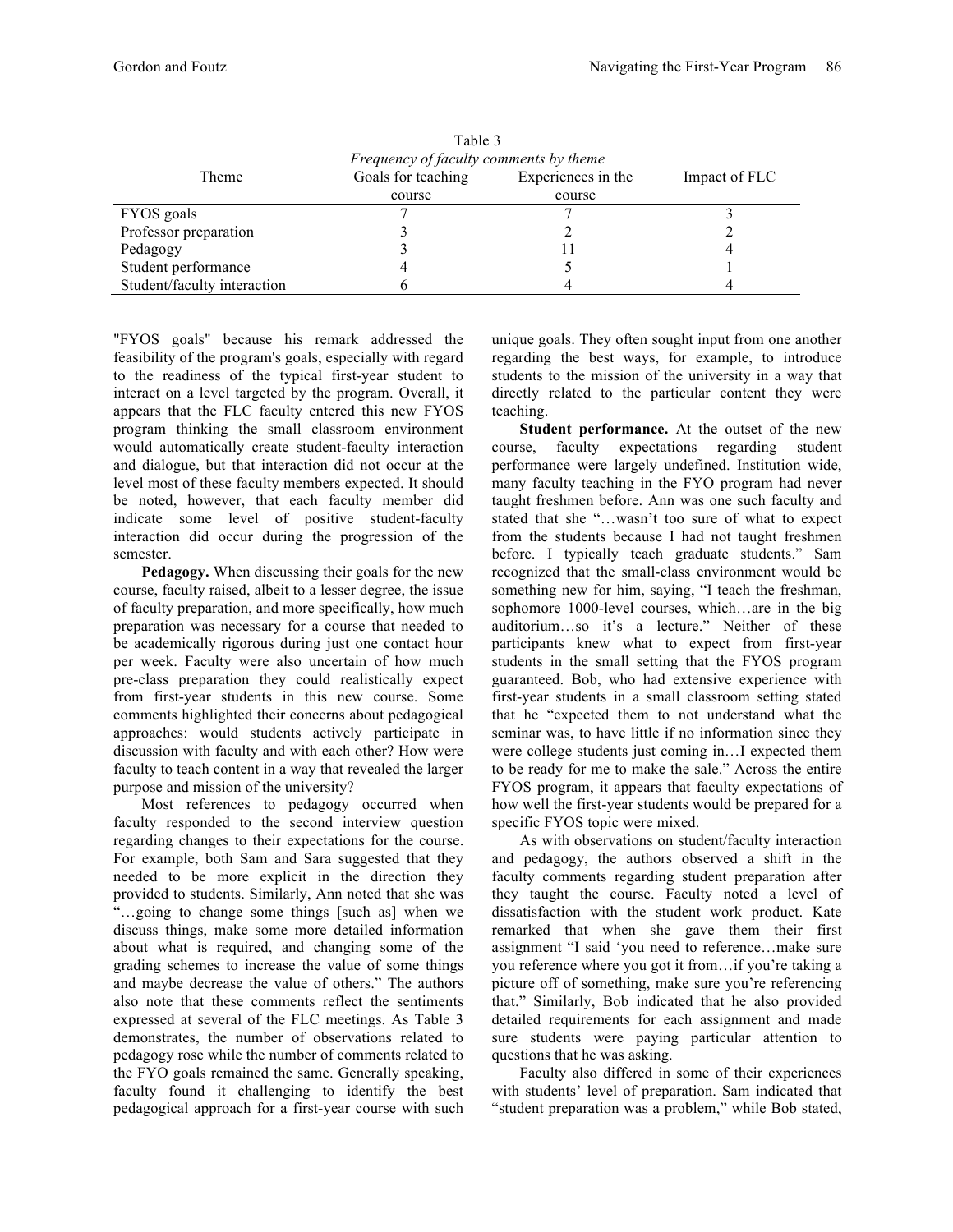"Everything I gave them they were ready to engage in...They are very smart, and they are very capable." The contrast here may be attributable to the differing degree of experience that these instructors had with first-year students. Bob's discipline provides him with multiple opportunities to gauge the strengths and weaknesses of beginning college students, while Sam encounters them most frequently in large lecture classes where one-on-one interaction is much less frequent.

## **Research Question 2: Impact of the FLC**

In response to the third interview question about the impact of participation in the faculty learning community, faculty found the experience to be most helpful for providing additional, and sometimes new, pedagogical strategies to use in the freshman seminar and additionally, for learning new ways to encourage student/faculty interaction. All those interviewed also commented on the confirmation they received through the FLC that they were not the only FYOS instructors to experience challenges. Sam indicated that at the first of the semester,

He…was a little at a loss and then we started having these sessions, the learning community. And uh, it was very helpful to me in the sense that I got some tips…and what was more important than the tips was just the encouragement from people: they were facing similar problems.

Noting his struggles to achieve satisfactory interaction with students, Sam also stated,

You know in your mind you fantasize about how you react to students…and… again the learning community was important for getting me to think about other ways to engage the students and also to remind me that this is a common problem.

Kate also found the FLC to be confirming and to increase her ability to draw out the students. She stated that the FLC gave her "ways to kind of encourage the class to be more...lively [and use] ice breakers and how do you get them talking with each other and talking with you, so I think I got a lot of great ideas." She also noted that she,

Liked [the FLC] just because of the support that it offered. In a case like this, I hadn't taught a course like this, and it's good to be able to go in and, even if it's just to get it off your chest…and then to have someone reciprocate some of those ideas and say 'well I'm having that same problem' or 'I have it and this is how I'm trying to address it.'

On a more practical level, faculty responses to the third question underscored something that FLC meetings uncovered: that some of them did not have a complete understanding of the goals of the program. Sam indicated that if the FLC had not discussed the FYOS goals then he might not have known about them. The FLC provided a forum for providing clarity on this issue and further, for promoting exchange of specific ways to meet each goal. Kate, who indicated that she understood the goals but had trouble determining how to meet the requirements that all first-year students had to attend three academic events, stated that the FLC helped her learn "how to encourage [the students] to go to events, and what were the events like, and you know getting them involved in that."

Having addressed the patterns we found in the responses to the interviews, we would like to also devote some space in this paper to relating the individual "odysseys" of these faculty (identified by pseudonyms). Their observations about their experiences with the new seminar highlight the variety of ways that the common challenges of the new program were addressed and what they drew from the FLC to help them with those challenges.

## **Faculty Observations**

**Bob: On the right track.** Bob is an assistant professor and counselor working in a division of the university that supports students who need additional support and guidance for academic success. Bob's work puts him in regular contact with first-year students and equips him with perspective regarding the mindset of the new university student. While the FYOS program was a required program for all of UGA's first-year students, not merely those who need additional support, Bob was confident that his familiarity with the population and, more importantly, his typical mode of interaction with them would enable him to meet the goals of the program that targeted student/faculty interaction and an introduction to the academic culture of the university. Bob described his initial goals for the course as being able to "...help the student integrate in the intellectual and academic community…and to build a relationship with a faculty that is engaged in research and teaching here at the university." He also noted that his expectations for his students were as high as they would be in any other class, that they would be ready for him to "make the sale…and if I made the sale right, they would buy it." He stressed that his goal of closeness with the students was so important that it drove his course preparation, saying, "I did not want the course load to get in the way of…me building a relationship with them."

Bob was perhaps the only FLC member that did not confront a reality that challenged his initial goals.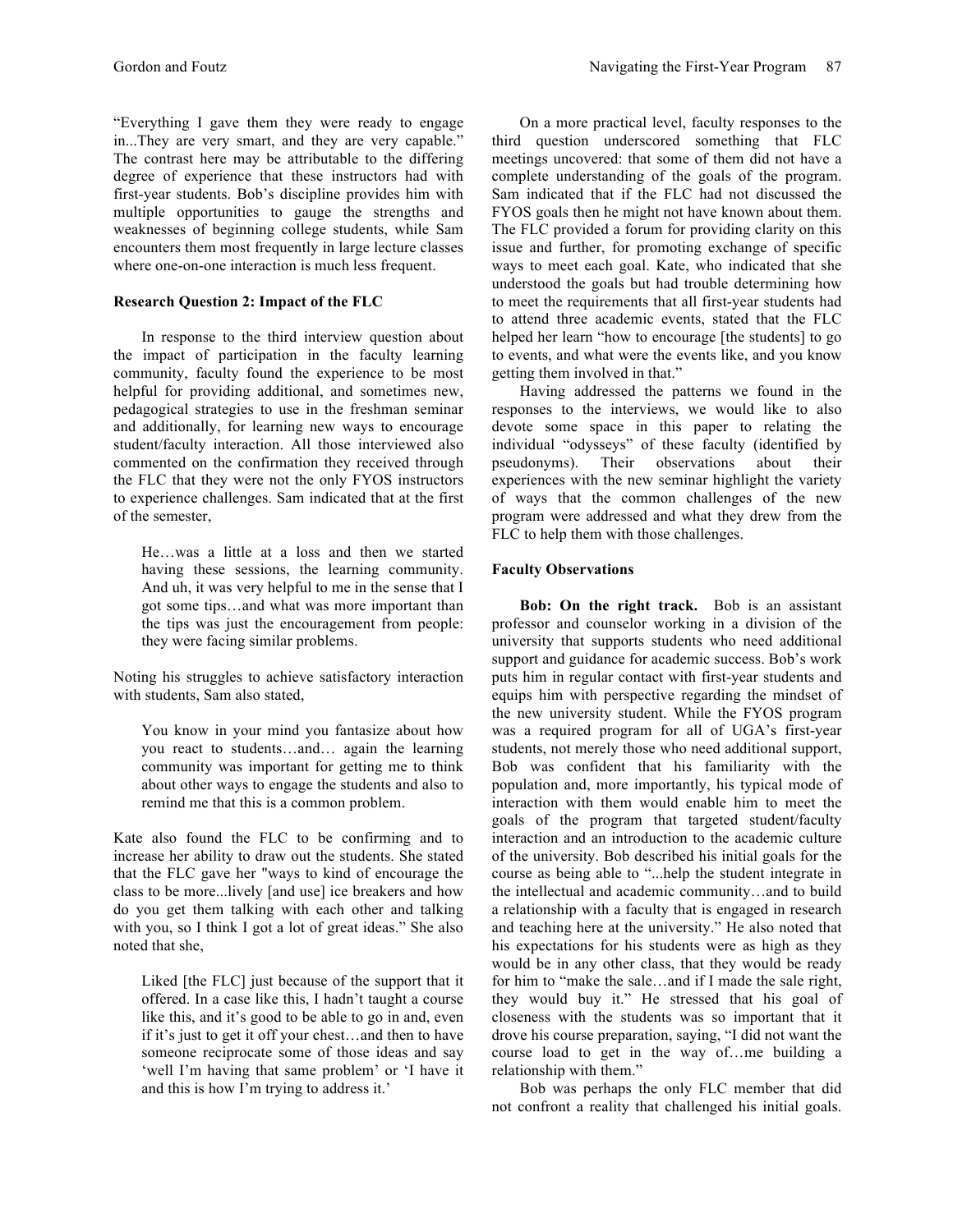Bob indicated that while the sale was not easy with every student, he "gained more confidence that…my goals were in line with the Odyssey program" and that listening to the experiences of others in the group confirmed that he was on the right track. Furthermore, evidence of Bob's success engaging his students in the academic culture was "a whole pile of papers over there…a research project that I am working on with a student from [that class]…and I fully expect it will get published. I mean, this is an eighteen or nineteen yearold getting published."

For Bob, the greatest benefit of his participation in the FLC was the confirmation it gave him that he was doing the right thing by both the program and his students. While he did mention the usefulness of the pedagogical strategies that were shared in the group, he indicated that the greatest benefit was the "good support" that came from being a witness to the "big spectrum of experiences of what was going on at the time."

**Sara: Delayed interaction.** Sara works in the Center for Teaching and Learning and teaches graduate student instructors how to teach undergraduate students. With this background as she began her FYOS seminar focused on motivation for learning. Sara "…was expecting to do an awesome job...to connect with them right away, the way I do with my graduate students." While Sara admitted that her recollection of teaching undergraduates was that sometimes it took an entire semester before everything fell into place enough for them to interact, she did not expect the FYOS to be that difficult because she expected her typical, interactive style of teaching would translate well to the small-class environment of the new FYOS course.

Sara observed that as she began the semester, she struggled with how much activity to plan for, knowing that undergraduates would be unlikely to extend discussion beyond the class plan as graduate students do. For some of the first weekly class meetings she felt that she almost under-planned because the students were not "as comfortable or at the level of maturity to really take a conversation…as opposed to just answer a question." She described having trouble incorporating the program's required campus event attendance in a way that integrated them into the course rather than seeming like an add-on. Sara also confessed to having trouble drawing students into discussions about the role of professors in the academic community, another of the program's outcomes. She told of starting off one class by telling of her experience presenting at a conference and sharing what she learned from other presenters, and she described that she was met by the blank stares of students who seemed to wonder, in her words, "when class was going to start."

Sara described her experience in leading her students to reflect on their own learning and to create oral and written dialogues about it. Early in the semester she found that students were reliant on prompts or examples that she gave, and they could not progress beyond a few responses in order to form a continuing and expanding dialogue about their history of, and motivations for, learning. Sara found herself adjusting pedagogical techniques until she arrived at a form of student reflections that students could feel comfortable with and use to create continued dialogue.

Sara found the FLC to be a good forum for picking up ideas from others, "…taking pages and pages of notes of try this, try this and bouncing ideas..." Perhaps more helpful than tips, however, was hearing others describe their struggles and, like Bob, feeling reaffirmed that, for the most part, she was taking the right approach to her first-year seminar.

**Sam: Unlucky stars?** Sam is a professor of astronomy who normally teaches upper level undergraduate and graduate courses. His experience with freshmen has historically been limited to the large lecture courses of one hundred or more students, where interaction between faculty and students is often limited. Sam began his FYOS course with hopes for great dialogue with freshmen on topics such as Einstein's theories of relativity. His plan was to "ask them a few questions to get them started and really engage them in some thinking in class." What Sam encountered, however, were students who were "very reticent about talking…It was really hard to get them to say anything." Sam admits to being uncomfortable with silence, and he began to fill that silence by filling in with more information and, after a few class periods, found himself back in his lecture mode. This was a point of frustration because Sam knew that the course was not supposed to be a lecture, and he wasn't sure how to spur the student/faculty dialogue. His need for new ideas led him to the FLC.

Sam joined the FLC early in the first semester and found it to be helpful in two ways. First, he drew upon the suggestions of others in the group and made changes to his pedagogy, "…taking more of a practical approach…asking simpler questions rather than a broad question like 'what is the nature of space?'" Sam also realized that if he wanted students to be prepared for discussion, he needed to provide them with forms of assistance such as reminders about assignments and questions to guide reading. Sam indicated that the new approaches helped increase interaction in class, though it did not quite become "this great Socratic dialogue." A second benefit of Sam's FLC participation was that it led him to reexamine his expectations about himself as professor and his students as partners in an academic discussion. He also confessed to unrealistic expectations about the students, anticipating that their "[fascination] about that stuff" would be revealed in active class discussion. The discussions in our FLC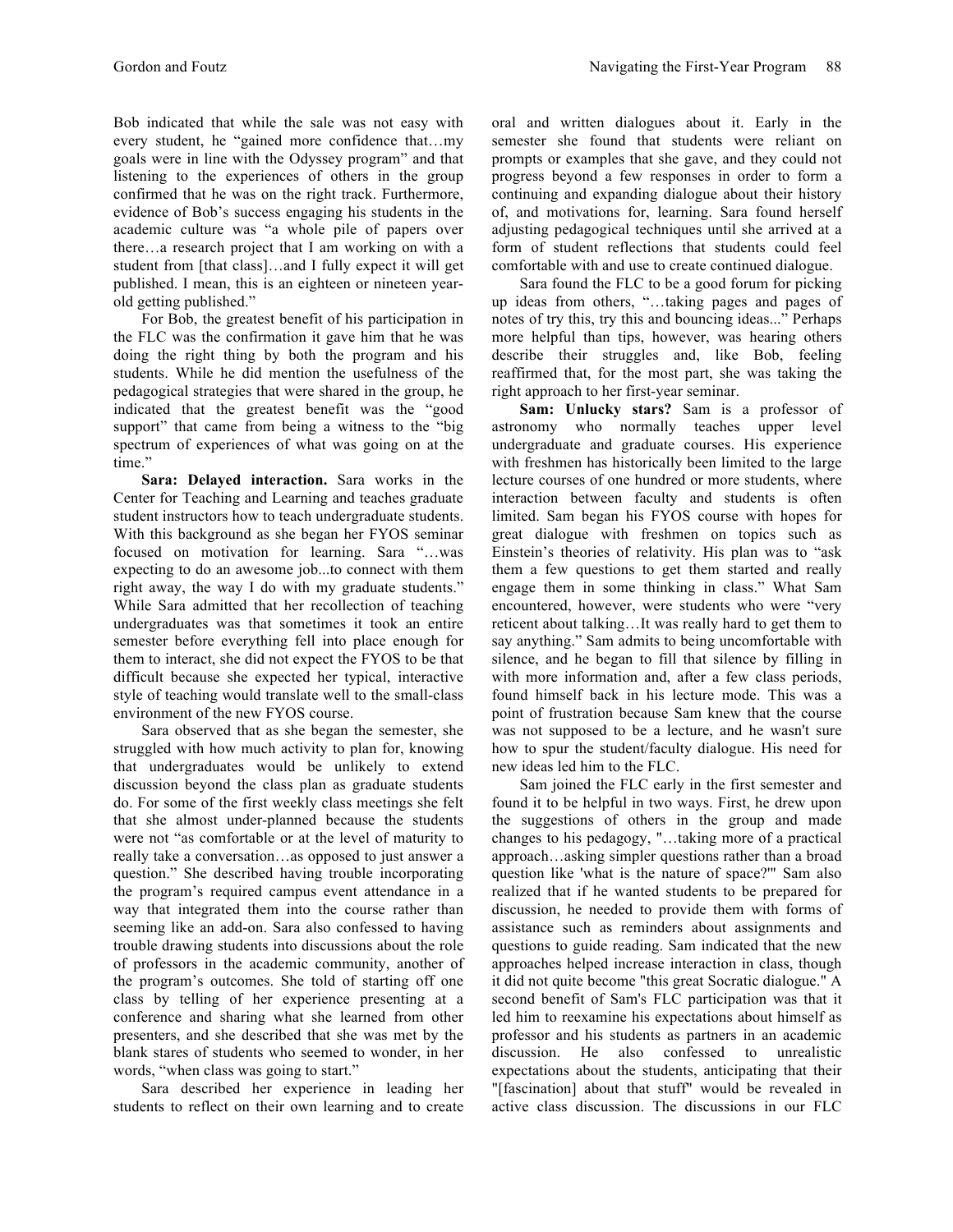meetings helped him realize that what is more common in a class like this is that students need help getting to the point where they can move the conversation forward on their own. His participation in the group also influenced his views on student participation, saying,

I learned from the learning community that class participation is not necessarily a student who raises her hand every five minutes to ask a question. It's somebody who is attentive and paying attention…maybe they are too shy or just afraid of something that is intellectually daunting like the theory of relativity.

**Kate: Cultivating quality work.** Kate is an associate professor of landscape architecture who taught a freshman seminar on educational gardens. As part of the class her students toured and researched local school garden projects. At the outset of the semester Kate was hopeful that her students had enrolled due to their interest in the topic, and her initial challenge was how to give them what they needed to stimulate that interest without overburdening them with work for a one-hour course. Very early in the semester Kate found herself changing some of the assignments she had pre-planned in order to achieve a better balance.

As Kate taught the course she confronted a level of student work that did not meet her expectations. She referenced assignments that were hand-written or contained information copied and pasted from Internet sources that were never referenced. Kate described a sense of shock that her students would not put more effort into their work product, but she admitted that she was accustomed to something quite different from upper-division students. Therefore, she decided to make adjustments to the course that would provide students the structured guidance that they needed while also prioritizing their enjoyment of the experience. To do this, she began to provide more details with each assignment so that students would better understand what is expected of college-level work, and at the same time she introduced more opportunities for lively interaction both in class and on an increased number of field trips. Kate came to believe that if she didn't take it quite so seriously and tried better to meet students at their level of need, the students would get more out of the class.

Kate indicated that the FLC was for her a needed source of support and confirmation that others were facing the same challenges with regard to student preparation and work product. She gained some new pedagogical strategies from the group and, in particular, learned of new ways to connect the program's required event attendance to the content of the course. Kate

noted that in her preparation for the course she put a lot of effort into teaching the content in a way that connected to the published goals of the course, but while teaching she wondered if the students really attained those lofty goals in just a one-hour course. She stated that while her colleagues in the FLC gave her great ideas, she felt that it was still very much up to the individual instructor to find a way to make the marriage work between the course content and the program goals.

**Grace: Lost in translation.** Grace is an assistant professor of theoretical linguistics and began her course in the new program very enthusiastic about the goals and looking forward to the opportunity to connect with students in conversations about her discipline. She was looking forward to teaching a class in which she could "interact more closely with a small group and be different from their other classes." Grace also welcomed the opportunity to engage new students in the academic culture of the university, to "show them a side of the university or their professors that they don't normally see." She admitted to a small amount of uncertainty about how to interest the students in her theoretical research and not lose them.

Grace was not able to engage all of her students, saying that in her class of thirteen there were only about three students that were "on board." Her expectation that students would be interested in getting a closer look at the ways that faculty pursue knowledge in their area was largely unmet. Her comments in the interview focused on the structure of the program and her suspicion that perhaps its significance was lost on firstyear students. Specifically, she noted that students who were overwhelmed by the large new environment in which they found themselves and managing several classes might find it too easy to lower their work ethic for a one-hour course.

Attending FLC meetings benefitted Grace in ways similar to what other participants reported. She found it helpful to talk to people who saw some of the same issues arise and who concurred that "[the students] are not quite as curious about what we do as we hoped they would be." She also extracted ideas for enhancing student/faculty interaction and for making her preplanned assignments more manageable for the students and more collaborative. During one FLC meeting she worked with other participants to redesign an assignment built around a language data set, and she left the meeting with two new versions of the assignment, both requiring students to work together, submit, revise and resubmit the assignment.

**Ann: The new world of freshmen.** Ann is an associate professor of population health in one of the university's professional schools. As such, she teaches graduate students and some upper division undergraduate students. Ann's FYOS seminar marked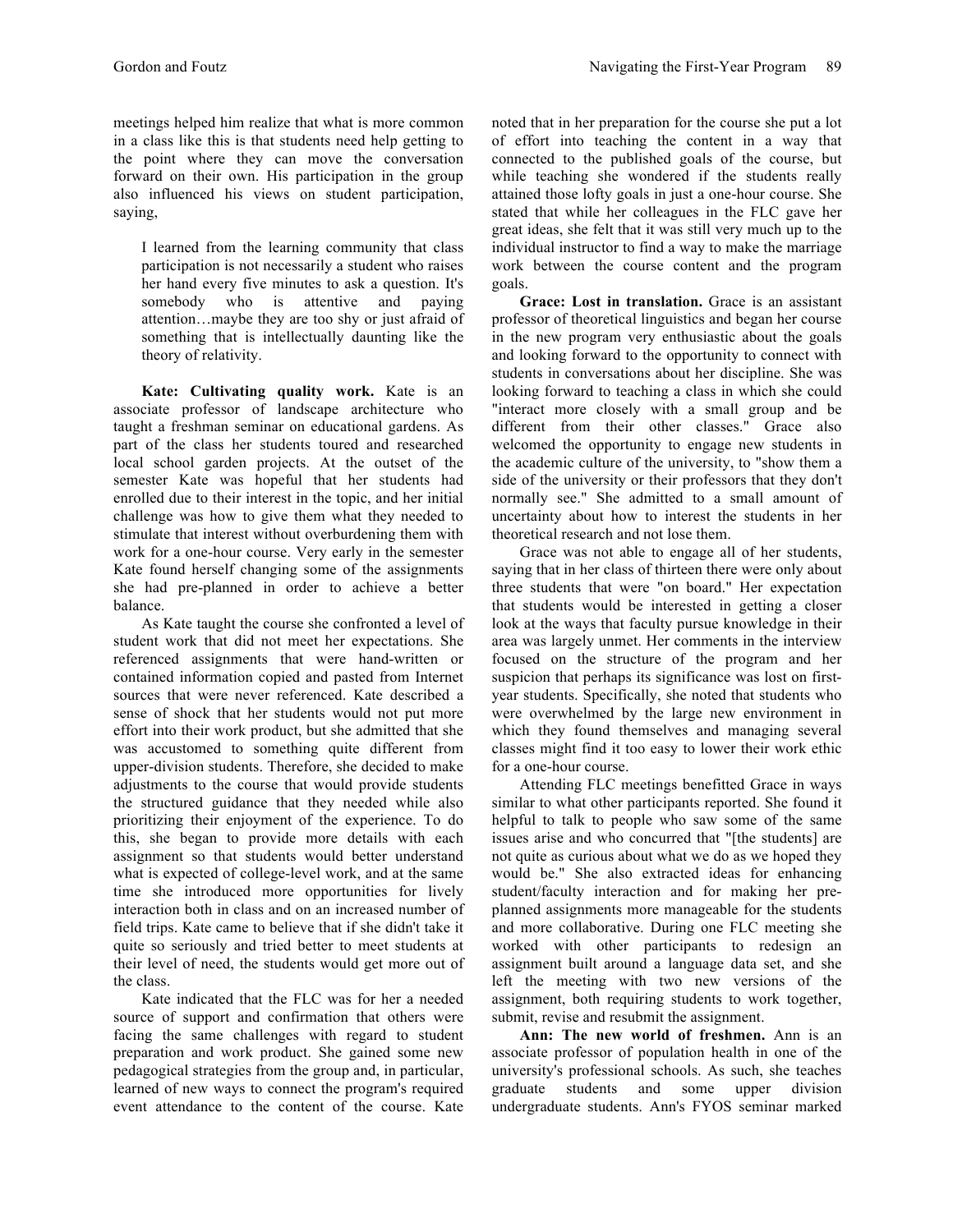the first time she had taught freshmen. She taught her course through the vehicle of a non-fiction work about genetic research. She was uncertain about what to expect from first-year students, but was optimistic that she could engage them in good discussions about some of the controversies surrounding research protocols. She expected that she might need to experiment with the balance of guidance and what she called "handholding" regarding their work ethic.

After teaching her seminar Ann stated, "I would say that [my expectations] were different, but not lower." Like other FLC members said in their interviews, she recognized a need to arrange things differently, such as the timing and format of certain discussions or quizzes. She saw that her students had difficulty retaining material covered over half a semester and thought that a better strategy might be to assess them on smaller chunks of material. She insisted, however, that that the amount of work that she gave them was appropriate, despite the protests of some students, and that if she taught the class a second time she would not decrease the amount of work, but "just spread it out differently" throughout the semester.

As she expected at the outset, she did have to work to find a balance between helping them complete their assignments and encouraging them to be self-reliant and responsible. Ann described her struggle to impress upon students the need to attend class regularly and to turn in assignments on time. From students who did not attend required out-of-class events that Ann scheduled according to their preferences to students who unapologetically told her they would not be able to submit an assignment, Ann navigated a semester of many challenges. Like Grace, Ann wondered if students were not ascribing sufficient importance to the onehour course.

Ann's situation was also unique to that of the other participants presented here because she taught her seminar in the spring semester, unlike the others who taught in the fall. Ann joined the FLC in the fall specifically to allow herself a full semester of group discussion as she prepared her seminar. Like the others, she was grateful for a supportive group that shared similar struggles, confirming for her that her challenges were common to many. She described having picked up many tips for engaging the first-year student reticent to speak in class. Accustomed to graduate students whom "you have to shut up sometimes," Ann was not used to having to pull responses out of students. Even with a whole semester of participation in the fall semester of the FLC she faced challenges once in the classroom with her first-year students, Ann found her second semester in the FLC helpful to "bounce ideas off of the faculty…even to listen to other people say that it didn't work [for them]."

# **Discussion**

The first goal of the FLC was to provide structured assistance to the FYOS instructors in the form of resources, strategies and partnership-building. The interview data indicate the FLC did in fact provide a place where faculty felt comfortable admitting to the challenges and working together to identify possible solutions. Faculty repeatedly mentioned the benefit of learning that they were "not alone" in the challenges they were facing. In this FLC the faculty more experienced with freshmen often provided mentoring to those less experienced, as seen elsewhere (Kemp & O'Keefe, 2003) and as noted by Ann, who stated,

I found it very helpful because you had people there who taught freshmen before, so that was good for getting ideas…of how to…get my syllabus together a lot better, get ideas as far as how to engage the students…a lot more help through the FLC than I would have come up with on my own.

The second goal of the FLC was to elicit feedback that could inform future institutional efforts to support FYOS faculty. With regard to pedagogy, several of the faculty interviewed shared the difficulties of planning the right amount and type of activities to stimulate class discussion. Ann and Sam admitted struggling with the "balancing act" of knowing how much of what Ann called "hand-holding" to give students and how much to expect that they do on their own. These comments echo previous findings that teaching first-year students forces faculty to rethink their pedagogy, sometimes broadly and sometimes in methodologically specific ways (McClure, Atkinson, & Wills 2008, p. 43; Wanca-Thibault, Shepherd, & Staley, 2002). The information collected through this FLC can provide direction for future faculty development efforts for FYOS faculty, designed and delivered through institutional channels such as the Center for Teaching and Learning. Such events could address topics such as the amount and type of work to assign in a first-year seminar, how to elicit discussion from hesitant first-year students, how to address the required campus events in a way that integrates them into the course topic, and much more. In our FLC strides were made in this area, and our successes would be a valuable resource for future FYOS faculty.

# **Limitations**

There are a few limitations to this study. First, the authors conducted the interviews after faculty had finished their first FYOS classes, compromising somewhat the thoroughness of the responses to the first question regarding their goals and expectations.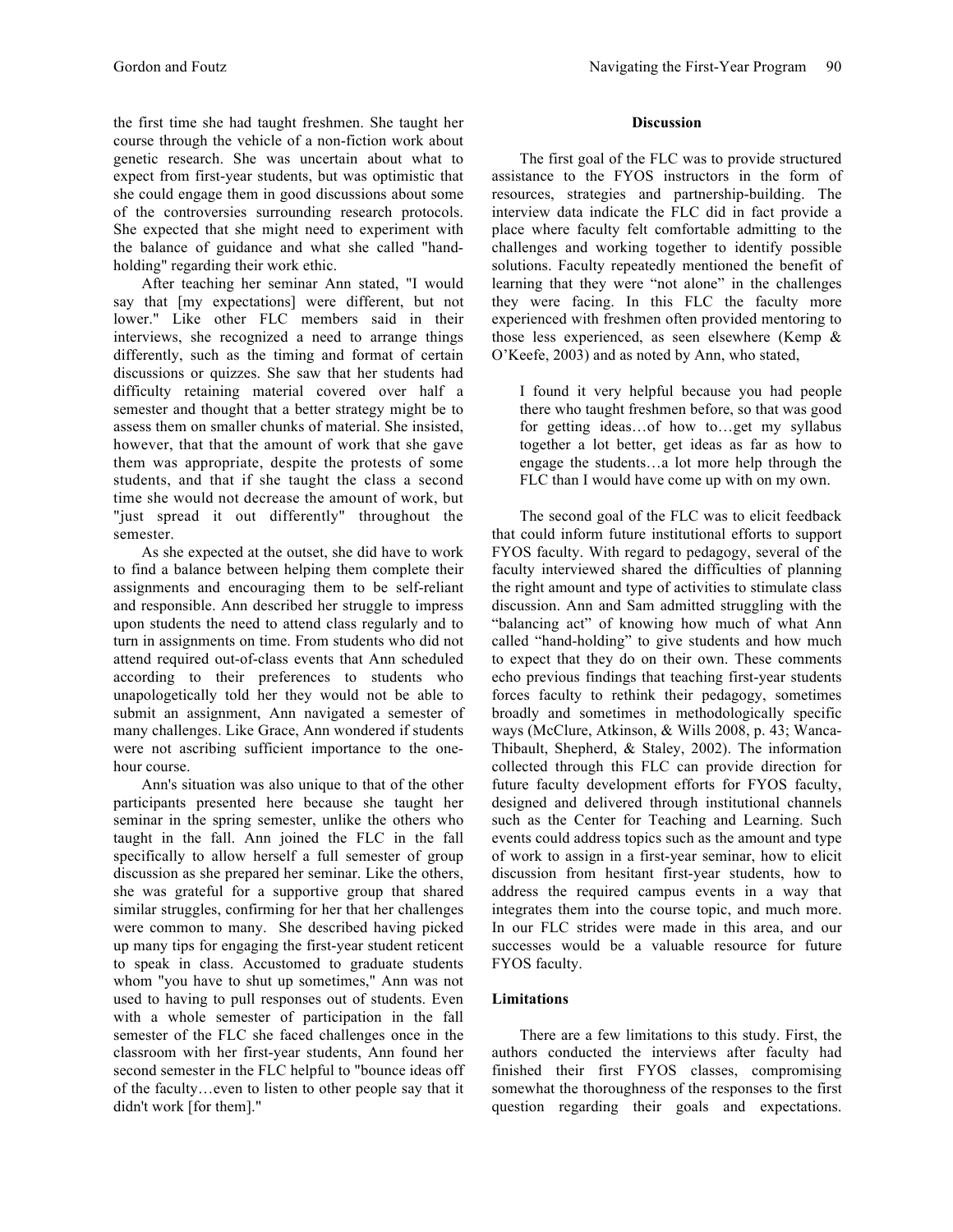Although the question was addressed at the first meeting (see the discussion schedule in Table 2), in a second iteration of this study the question would be asked before the start of classes and before the first meeting of the FLC.

Lastly, as with data from any FLC, the factor of participant self-selection must be considered. These faculty joined the FLC because they care about teaching. Therefore, their perception of challenges may be heightened in comparison to others who might be less committed to success in the new course. In like manner, they may be more apt to draw upon the experiences of colleagues, such as their fellow FLC members, and to apply them quickly in their own courses.

## **Implications**

UGA's Center for Teaching and Learning (CTL) coordinates approximately one dozen faculty learning communities each year. In the opinion of the authors, drawing upon evidence from the FLC described here, the CTL should support an FLC for the FYOS program on a continual basis. At the time of this writing a second iteration of the FYOS FLC is up and running, facilitated by the faculty director of the FYOS program. The challenge to future FLCs, and to the FYOS program itself, is to continually draw new faculty that could provide fresh perspectives each year and to make those perspectives available to other FYOS faculty, campus wide, as a form of faculty development. Furthermore, the authors recommend that current and future FLCs be utilized as a formal assessment measure of the new program to complement measures already in place. This would further enable the university to more comprehensively track the faculty and student experience over the lifespan of this program in order to ensure its continual improvement.

The findings of this research may have applications on a broader scale. While some institutions do offer or even require an orientation or workshops to prepare faculty for teaching in a first-year seminar program, our research to date finds no evidence of the use of faculty learning communities as a means of developing faculty for this type of teaching. Previous research even suggests that "faculty to faculty" networking was one of the least employed means of working toward a common goal of student retention and success (Calder & Gordon, 1999, p. 22). However, one of the greatest features of FLCs is that they span a year, allowing for faculty to build relationships, view one another as resources, and perhaps to observe their own growth and improvement as faculty. Previous studies have shown that faculty who derive personal satisfaction from teaching first-year students are likely to persist, thus contributing the other overall success of the program (McClure, Atkinson, & Wills, 2008; Soldner, Lee, & Duby, 2004). Therefore, it is the opinion of the authors that, while the design and goals of the first-year program described here is specific to one institution, the potential gains to faculty might be observed anywhere. We would therefore call for other studies of the effects of faculty learning communities on the preparation, satisfaction and growth of first-year instructors.

## **References**

- Barefoot, B. (1993). Exploring the evidence: Reporting outcomes of freshmen seminars. (Monograph No. 11). Columbia, SC: University of South Carolina, National Resource Center for the Freshman Year Experience.
- Brent, D. (2006). Using an academic-content seminar to engage students with the culture of research. *Journal of the Journal of The First-Year Experience & Students in Transition*, *18*(1), 29-60*.*
- Corbin, J. & Strauss, A. (1990). Grounded theory research: Procedures, canons, and evaluative criteria*. Qualitative Sociology*, *13*(1), 3-21.
- Cox, M. D. (2004). Introduction to faculty learning communities. *New Directions for Teaching and Learning, 97*, 5-23. doi: 10.1002/tl.129
- Cox, M. D. (2002). The role of community in learning: making connections for your classroom and campus, your students and colleagues. In G.S. Wheeler (Ed.), *Teaching & learning in college: A resources for educators* (p. 1-38). Elyria, OH: Info-Tec.
- Cox, M. D. (2001). Faculty learning communities: Change agents for transforming institutions into learning organizations. *To Improve the Academy*, *19*, 69-93
- Dewey, J. (1933). *How we think.* Lexingon, MA: Heath.
- Fidler, P., Neururer-Rotholz, J. & Richardson, S. (1999). Teaching the freshmen seminar: Its effectiveness in promoting faculty development. *Journal of The First-year Experience, 11*(2), 59-74.
- Furco, A. (2002). Institutionalizing service-learning in higher education. *Journal of Public Affairs, 6*, 39-67.
- Furco, A., & Moley, B. (2012). Using learning communities to build faculty support for pedagogical innovation: A multi-campus study. *The Journal of Higher Education, 83*(1), 128-153. doi: 10.1353/jhe.2012.0006
- Gordon, L., & Foutz, T. (2013, February). *Co-Navigating the Odyssey.* Presented at the 32nd Annual Conference on The First-Year Experience, Orlando, FL.
- Harwood, A. M., Ochs, L., Currier, D., Duke, S., Hammond, J., Muoulds, L., Stout, K., & Werder, C. (2005). Communities for growth: Cultivating and sustaining service-learing teaching and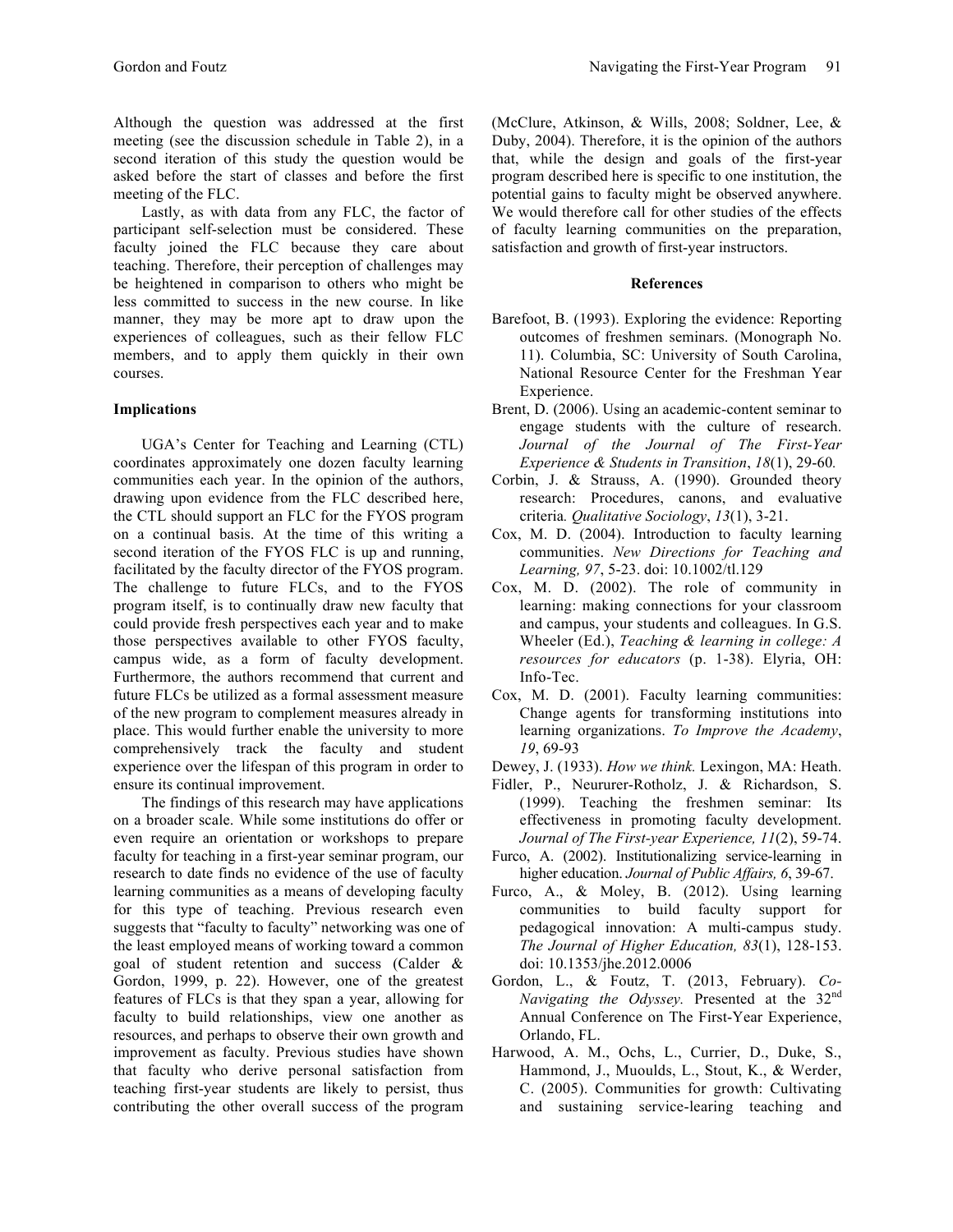scholarship in a faculty fellows program. *Michigan Journal of Community Service Learning, 12*(1), 41-51.

- Howe, N., & Strauss, W. (2003). Millennials go to college–strategies for a new generation on campus: Recruiting and admissions, campus life, and the classroom. Washington, D.C.: The American Association of Collegiate Registrars and Administrative Officers.
- Hunter, M. S. (2006). Lessons learned: Achieving institutional change in support of students in transition. *New Directions for Student Services*, 2006 (114)*.* Retrieved from http://onlinelibrary.wiley.com/doi/10.1002/ss.203/pdf
- Kemp, P. R., & O'Keefe, R. D. (2003). Improving teaching effectiveness: Some examples from a program for the enhancement of teaching. *College Teaching, 51*(3), 111-114. doi: 10.1080/87567550309596423
- Keup, J. (2012). Demonstrating the Impact of First-year Seminars on Student Outcomes. 2012 ACPA Convention. Louisville, KY.
- Kuh, G. D. (2008). High-impact educational practices: What they are, who has access to them, and why they matter. Report from the Association of American Colleges and Universities.
- Kuh, G. D. (2009). What student affairs professionals need to know about student engagement. *Journal of College Student Development, 50*, 683-706. doi: 10.1353/csd.0.0099
- McClure, A. I., Atkinson, M. P., & Wills, J. B. (2008). Transferring teaching skills: Faculty development effects from a first-year inquiry program. *Journal of The First-Year Experience & Students in Transition*, *20*(1), 31-52*.*
- Nugent, J. S., Reardon, R. M., Smith, F. G., Rhodes, J. A., Zander, M. J., & Carter, T. J. (2008). Exploring faculty learning communities: Building connections among teaching, learning and technology. *International Journal of Teaching and Learning in Higher Education, 20*(1), 51-58.
- Orquist-Ahrens, L. & Torosyan, R. (2008). The role of the facilitator in faculty learning communities: Paving the way for growth, productivity, and collegiality*. Learning Communities Journal, 1*(1), 1-34.
- Ouellett, M. L. (2004). Faculty development and universal instructional design. *Equity & Excellence in Education, 37*(2), 135-144. doi: 10.1080/10665680490453977
- Pascarella, E. T., & Terenzini, P. T. (2005). *How college affects students: A third decade of research*  (Vol. 2). San Francisco: Jossey-Bass.
- Smith, T. R., McGowan, J., Allen, A. R., Johnson, II, W. D., Dickson, Jr., L. A., Ali Najee-ullah, M., & Peters, M. (2008). Evaluating the Impact of a Faculty Learning Community on STEM Teaching

and Learning. *The Journal of Negro Education*, *77*(3), 203-226.

- Soldner, L. B, Lee, Y. R., & Duby, P. B. (2004). Impacts of internal motivators and external rewards on the persistence of first-year experience faculty. *Journal of The First-Year Experience, 16*(2), 19-37.
- Swing, R. L. (2002). *What type of seminar is best?*  Brevard, NC: Policy Center on the First Year of College.Retrieved October 5, 2006, from http://www.brevard.edu/fye/fyi/essays/essay4.pdf
- Tinto, V. (1993). *Leaving college: Rethinking the causes and cures of student attrition* (2nd ed.). Chicago: University of Chicago Press.
- Tobolowsky, B. F. & Associates (2008). 2006 National Survey of First-Year Seminars: Continuing innovations in the collegiate curriculum (Monograph No. 51). Columbia, SC: University of South Carolina, National Resource Center for the First-Year Experience & Students in Transition.
- Walsh, D. J., & Maffei, M. J. (1995). Never in a class by themselves: An examination of behaviors affecting the student-professor relationshiop. *Teaching Excellence: Toward the Best in the Academy, 7*(6), 1-2.
- Wanca-Thibault, M., Shepherd, M., & Staley, C. (2002). Personal, professional, and political effects of teaching a first-year seminar: A faculty consensus. *Journal of The First-Year Experience and Students in Transition, 14*(1), 23-40.
- Yakura, E., & Bennett, C. (2003). Finding common ground: Collaboration across the disciplines in the scholarship of teaching. *Journal of Excellence in College Teaching, 14,* 135-147.
- Zlotkowski, E. & Williams, D. (2003). The faculty role in civic engagement. *Peer review, 5*(3), 9-12.

LESLIE GORDON, PhD is Associate Director for Assessment at The University of Georgia. She is also adjunct faculty in the Department of Romance Languages where she teaches courses in Spanish linguistics. Her research interests include the acquisition of second language phonology, pedagogy for second language acquisition, and faculty development for general teaching and for specific institutional initiatives. Dr. Gordon's current projects include research into the effects of reflective journaling and the use of eportfolio in linguistics courses. She received her Ph.D. from Georgetown University in 2008.

TIM FOUTZ, PhD is a professor in the College of Engineering at The University of Georgia. Dr. Foutz has taught engineering design courses since 1990 and has received federal funding to integrate humanities and social science topics into his course materials. Since 2007, Dr. Foutz has been an invited participant of the Symposium for Engineering and Liberal Education. He has teamed